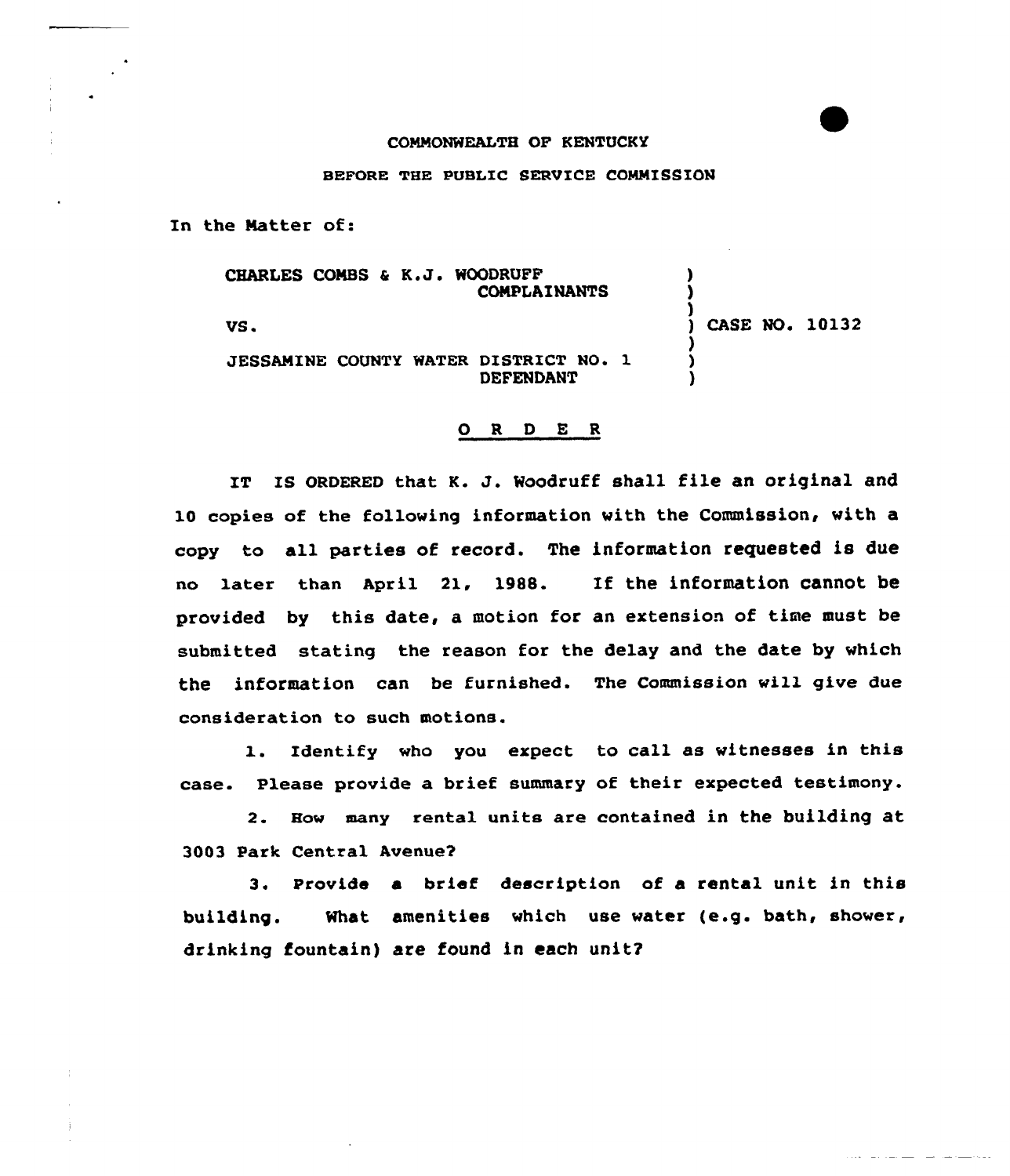4. When did construction on the building at 3003 Park Central Avenue begin? When was construction completed? When were units in the building first rented?

5. When was water service first provided to the building?

6. When was Jessamine County Water District No. 1 first informed of the buildings construction? Describe your discussions with officials of Jessamine County Water District concerning water service to 3003 Park Central Avenue. List the dates of such discussions.

7. when, if ever, did you discuss with Jessamine County Mater District officials the issue of water meters? With whom did you speak? Describe your discussion(s).

8. When did you first become aware of Rule <sup>24</sup> of Jessamine County Water District's tariffs? How did you become aware of it?

9. Did you consider installing an individual water meter for each rental unit? Why or why not? What prevents installation of an individual water meter in each rental unit now?

10. Indicate the number of units rented in 3003 Park Central Avenue for each month since rentals began.

11. If any rental units in 3003 Park Central Avenue are not rented, is this fact reported to Jessamine County Mater District No. 1? How? What action does it take on such reports?

12. How do you interpret Rule 24 of Jessamine County Mater District's tariff?

l3. In your opinion, does this rule apply to all multiple units?

14. Have you constructed other buildings? Where? When?

 $-2-$